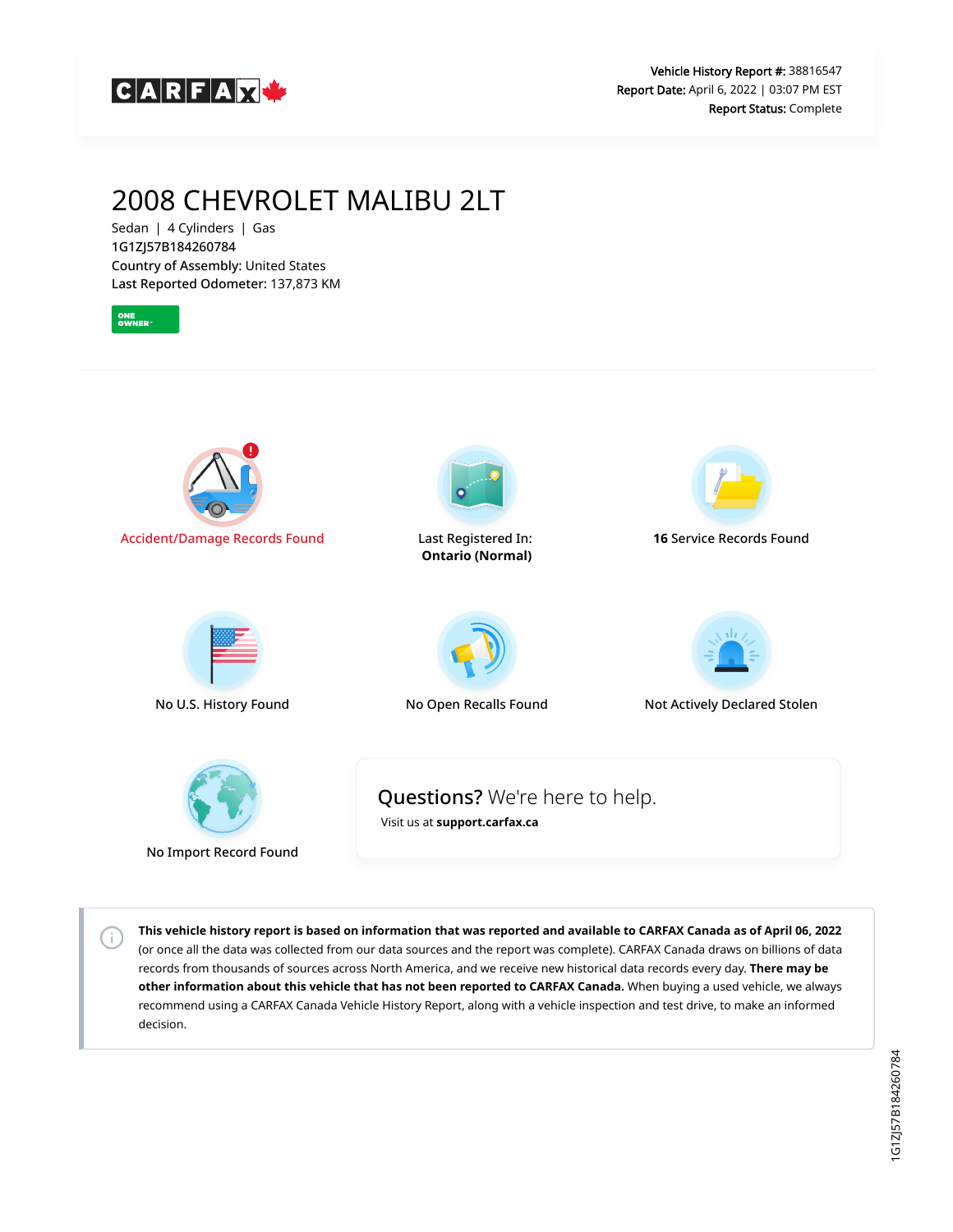# **Vehicle History Report**



# **ACCIDENTIFICATE**

| <b>INCIDENT DATE</b> | <b>DETAILS</b>                                                                                                  | <b>AMOUNT</b> |  |
|----------------------|-----------------------------------------------------------------------------------------------------------------|---------------|--|
| 2008 Oct 20          | Ontario, Canada                                                                                                 |               |  |
|                      | Police Reported Accident: Accident reported: minor damage<br>Damage to rear                                     |               |  |
|                      | <b>Claim: Collision</b>                                                                                         | \$5,053.00    |  |
| <b>9</b> 2012 Jan 27 | Ontario, Canada                                                                                                 |               |  |
|                      | Police Reported Accident: Accident reported: moderate damage<br>It hit an animal<br>Damage to front             |               |  |
|                      | Claim: Unknown                                                                                                  | \$4,076.00    |  |
| <b>@</b> 2016 Jan 21 | Ontario, Canada                                                                                                 |               |  |
|                      | Police Reported Accident: Accident reported: minor damage<br>with another motor vehicle<br>Damage to right rear |               |  |
|                      | <b>Claim:</b> Collision RightRear, Rear                                                                         | \$2,164.00    |  |

### Registration

This vehicle has been registered in the province of **Ontario** in **Canada** with **Normal** branding.

**We checked for:** Inspection Required, Normal, Non-repairable, Rebuilt, Salvage and Stolen.

### **Service Records**

| <b>DATE</b> | <b>ODOMETER</b> | <b>SOURCE</b>                                       | <b>DETAILS</b>                                                                                                                                                                         |
|-------------|-----------------|-----------------------------------------------------|----------------------------------------------------------------------------------------------------------------------------------------------------------------------------------------|
| 2013 Oct 9  | 72,935 KM       | Mike's Automotive Service<br>Delhi, Ontario, Canada | Vehicle serviced<br>Front brake rotor(s) replaced<br>٠<br>Rear brakes replaced<br>$\bullet$<br>Brakes checked<br>Brake calipers cleaned/serviced<br>$\bullet$<br>Front brakes serviced |
| 2014 Apr 9  |                 | Mike's Automotive Service<br>Delhi, Ontario, Canada | Vehicle serviced<br>Brakes serviced<br>٠                                                                                                                                               |
| 2014 May 5  | 79,919 KM       | Service Facility<br>Simcoe, Ontario, Canada         | Vehicle serviced                                                                                                                                                                       |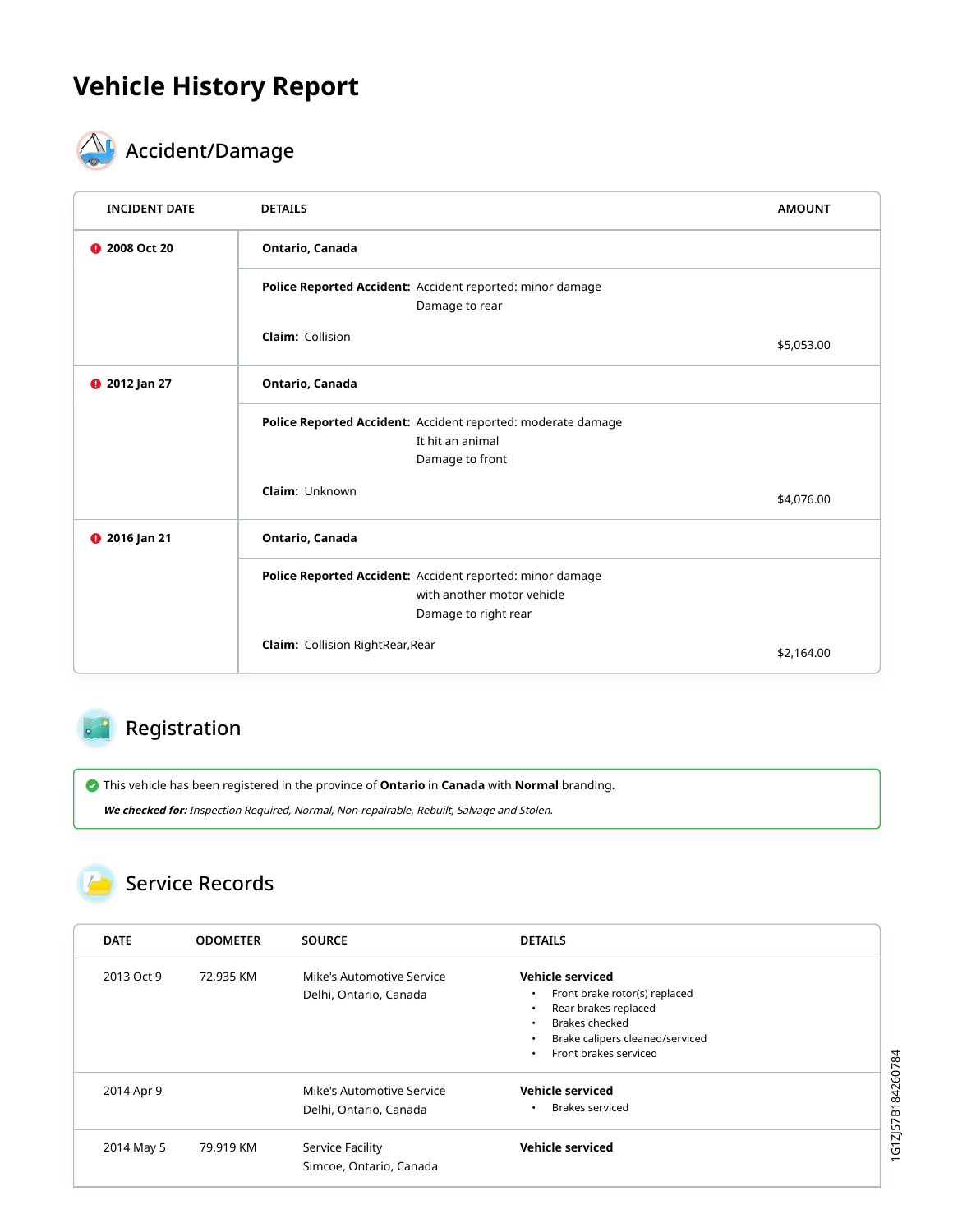| <b>DATE</b> | <b>ODOMETER</b> | <b>SOURCE</b>                                       | <b>DETAILS</b>                                                                                                                                                                                                                                                                                                                                                       |
|-------------|-----------------|-----------------------------------------------------|----------------------------------------------------------------------------------------------------------------------------------------------------------------------------------------------------------------------------------------------------------------------------------------------------------------------------------------------------------------------|
| 2014 Sep 29 | 85,661 KM       | <b>Service Facility</b><br>Simcoe, Ontario, Canada  | <b>Vehicle serviced</b>                                                                                                                                                                                                                                                                                                                                              |
| 2014 Oct 15 | 86,396 KM       | <b>Service Facility</b><br>Simcoe, Ontario, Canada  | <b>Vehicle serviced</b>                                                                                                                                                                                                                                                                                                                                              |
| 2014 Nov 6  |                 | Mike's Automotive Service<br>Delhi, Ontario, Canada | <b>Vehicle serviced</b><br>Rear brake rotor(s) replaced<br>Brake pads replaced<br><b>Brakes checked</b>                                                                                                                                                                                                                                                              |
| 2015 May 25 | 90,989 KM       | <b>Service Facility</b><br>Simcoe, Ontario, Canada  | <b>Vehicle serviced</b>                                                                                                                                                                                                                                                                                                                                              |
| 2015 Aug 31 |                 | Master Mechanic Simcoe<br>Simcoe, Ontario, Canada   | <b>Vehicle serviced</b>                                                                                                                                                                                                                                                                                                                                              |
| 2015 Dec 9  | 98,716 KM       | Jiffy Lube<br>London, Ontario, Canada               | <b>Vehicle serviced</b><br>• Air filter replaced                                                                                                                                                                                                                                                                                                                     |
| 2016 May 20 | 113,998 KM      | Master Mechanic Simcoe<br>Simcoe, Ontario, Canada   | <b>Vehicle serviced</b><br>Windshield washer checked<br><b>Brakes checked</b><br>Oil and filter changed<br>Thermostat replaced<br>٠<br>Intake manifold gasket(s) replaced                                                                                                                                                                                            |
| 2016 Aug 23 | 125,534 KM      | Master Mechanic Simcoe<br>Simcoe, Ontario, Canada   | <b>Vehicle serviced</b>                                                                                                                                                                                                                                                                                                                                              |
| 2017 Jul 5  | 129,428 KM      | Jiffy Lube<br>Simcoe, Ontario, Canada               | <b>Vehicle serviced</b><br>Oil and filter changed                                                                                                                                                                                                                                                                                                                    |
| 2017 Aug 9  | 130,156 KM      | Master Mechanic Simcoe<br>Simcoe, Ontario, Canada   | <b>Vehicle serviced</b><br>Alternator checked<br>Battery/charging system checked<br>Battery serviced<br>Emissions inspection performed                                                                                                                                                                                                                               |
| 2018 May 17 | 133,796 KM      | Master Mechanic Simcoe<br>Simcoe, Ontario, Canada   | <b>Vehicle serviced</b><br>Sway bar link(s) replaced<br>Steering/suspension checked<br>$\bullet$<br>Strut mount(s) replaced<br>Lower control arm(s) replaced<br>Brakes replaced<br>Stabilizer bar links replaced<br>Brake pads replaced<br>Brake calipers cleaned/serviced<br>Front brake pads replaced<br>Four wheel alignment performed<br>Control arm(s) replaced |
| 2018 Sep 6  | 135,438 KM      | Master Mechanic Simcoe<br>Simcoe, Ontario, Canada   | <b>Vehicle serviced</b>                                                                                                                                                                                                                                                                                                                                              |
| 2020 Aug 25 | 137,873 KM      | Jiffy Lube<br>Simcoe, Ontario, Canada               | <b>Vehicle serviced</b><br>Oil and filter changed<br>$\bullet$                                                                                                                                                                                                                                                                                                       |

<span id="page-2-0"></span>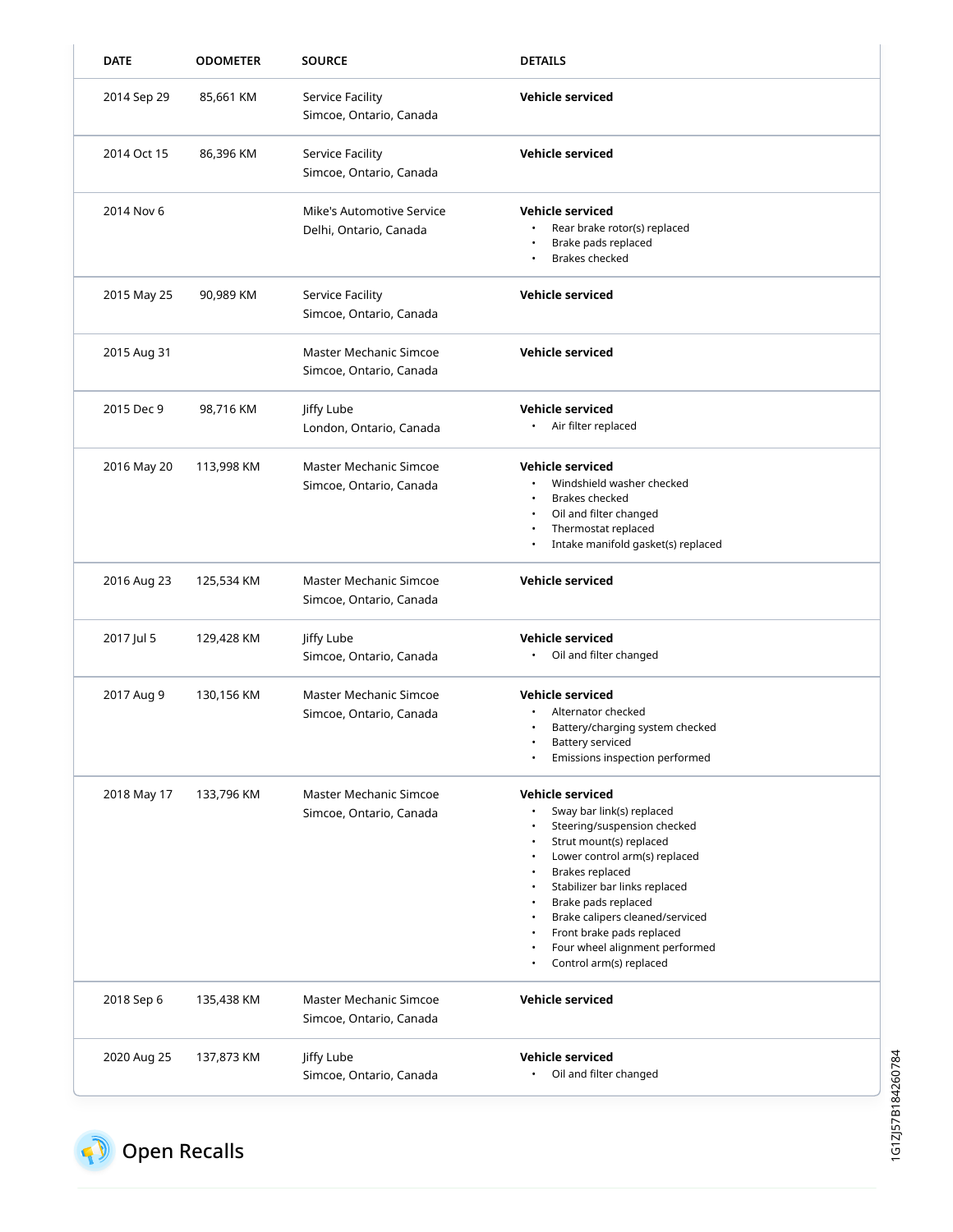No safety recall information available as of the date/time that this report was generated. For additional safety recall information and nonsafety related recall campaigns, please contact CHEVROLET or visit **[GM's website.](https://my.gm.ca/gm/en/recalls#%2F)**

#### <span id="page-3-0"></span>Stolen Vehicle Check  $\sum_{i=1}^{n}$

This vehicle is not actively declared stolen.

# Detailed History

| <b>DATE</b> | <b>ODOMETER</b> | <b>SOURCE</b>                                       | <b>RECORD TYPE</b> | <b>DETAILS</b>                                                               |
|-------------|-----------------|-----------------------------------------------------|--------------------|------------------------------------------------------------------------------|
| 2008 Apr 29 |                 | Motor Vehicle Dept.<br>Ontario, Canada              | Canadian Renewal   | Registration Issued or Renewed<br>First Owner Reported                       |
| 2008 Oct 14 |                 | Motor Vehicle Dept.<br>Ontario, Canada              | Canadian Renewal   | Registration Issued or Renewed<br>Previous Use: Personal                     |
| 2008 Oct 20 |                 | Police Reported Accident<br>Ontario, Canada         | Police Report      | Accident Reported:<br>minor damage<br>Damage to rear                         |
| 2008 Oct 20 |                 |                                                     | Collision          |                                                                              |
|             |                 | Ontario, Canada                                     |                    |                                                                              |
| 2010 Oct 14 |                 | Motor Vehicle Dept.<br>Ontario, Canada              | Canadian Renewal   | Registration Issued or Renewed<br>Previous Use: Personal                     |
| 2012 Jan 27 |                 | Police Reported Accident<br>Ontario, Canada         | Police Report      | Accident Reported:<br>moderate damage<br>It hit an animal<br>Damage to front |
| 2012 Jan 27 |                 | Ontario, Canada                                     | Unknown            |                                                                              |
| 2012 Oct 14 |                 | Motor Vehicle Dept.<br>Ontario, Canada              | Canadian Renewal   | Registration Issued or Renewed<br>Previous Use: Personal                     |
| 2013 Oct 9  | 72,935 KM       | Mike's Automotive Service<br>Delhi, Ontario, Canada | Service Record     | Vehicle serviced                                                             |
| 2014 Apr 9  |                 | Mike's Automotive Service<br>Delhi, Ontario, Canada | Service Record     | Vehicle serviced                                                             |
| 2014 May 5  | 79,919 KM       | Service Facility<br>Simcoe, Ontario, Canada         | Service Record     | Vehicle serviced                                                             |
| 2014 Sep 29 | 85,661 KM       | Service Facility<br>Simcoe, Ontario, Canada         | Service Record     | Vehicle serviced                                                             |
| 2014 Oct 14 |                 | Motor Vehicle Dept.<br>Ontario, Canada              | Canadian Renewal   | Registration Issued or Renewed<br>Previous Use: Personal                     |

1G1ZJ57B184260784 1G1ZJ57B184260784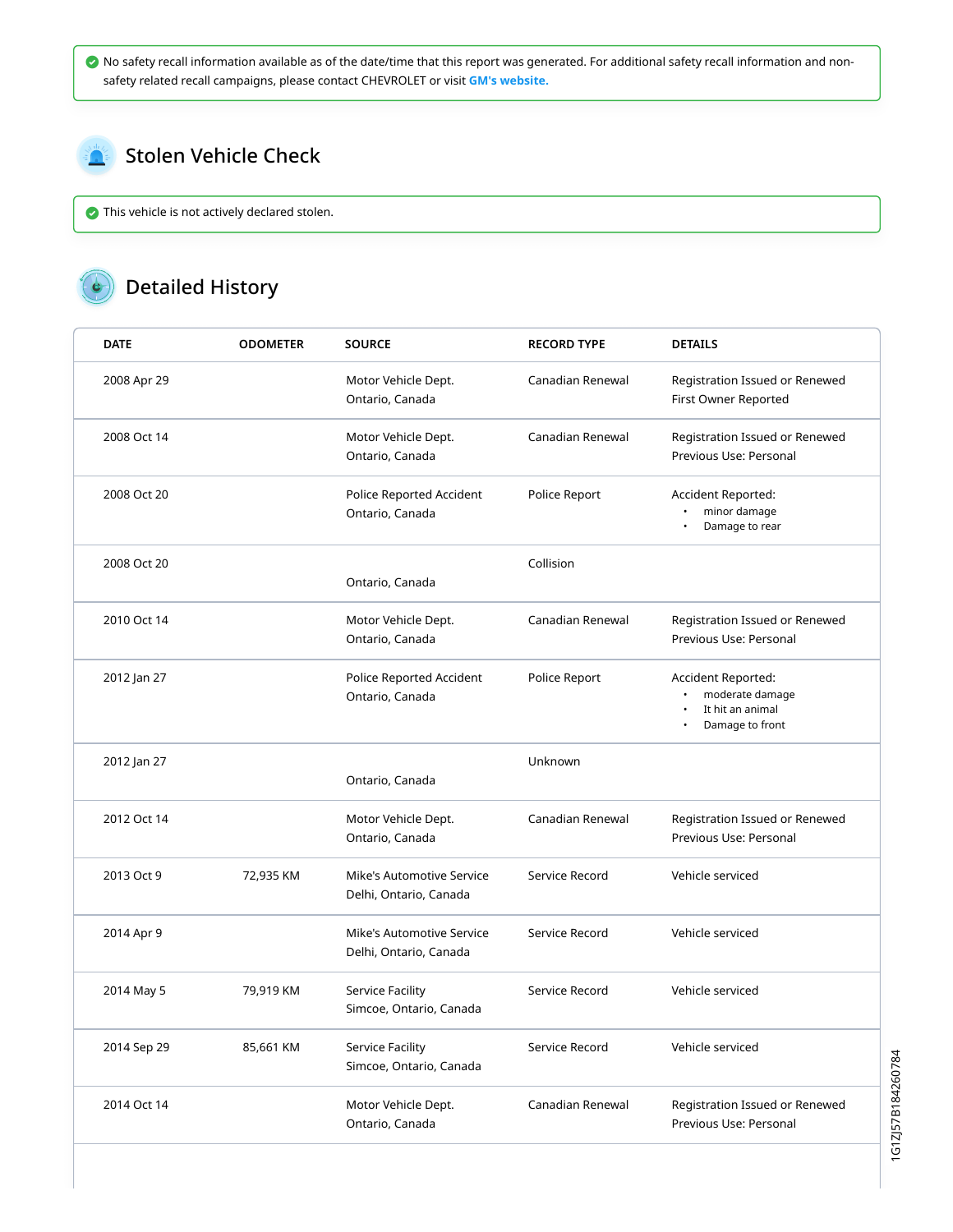| <b>DATE</b> | <b>ODOMETER</b> | <b>SOURCE</b>                                       | <b>RECORD TYPE</b> | <b>DETAILS</b>                                                                           |
|-------------|-----------------|-----------------------------------------------------|--------------------|------------------------------------------------------------------------------------------|
| 2014 Oct 15 | 86,396 KM       | Service Facility<br>Simcoe, Ontario, Canada         | Service Record     | Vehicle serviced                                                                         |
| 2014 Nov 6  |                 | Mike's Automotive Service<br>Delhi, Ontario, Canada | Service Record     | Vehicle serviced                                                                         |
| 2015 May 25 | 90,989 KM       | <b>Service Facility</b><br>Simcoe, Ontario, Canada  | Service Record     | Vehicle serviced                                                                         |
| 2015 Aug 31 |                 | Master Mechanic Simcoe<br>Simcoe, Ontario, Canada   | Service Record     | Vehicle serviced                                                                         |
| 2015 Oct 14 |                 | Motor Vehicle Dept.<br>Ontario, Canada              | Canadian Renewal   | Registration Issued or Renewed<br>Previous Use: Personal                                 |
| 2015 Dec 9  | 98,716 KM       | Jiffy Lube<br>London, Ontario, Canada               | Service Record     | Vehicle serviced                                                                         |
| 2016 Jan 21 |                 | Police Reported Accident<br>Ontario, Canada         | Police Report      | Accident Reported:<br>minor damage<br>with another motor vehicle<br>Damage to right rear |
| 2016 Jan 21 |                 | Ontario, Canada                                     | Collision          | RightRear, Rear                                                                          |
| 2016 May 20 | 113,998 KM      | Master Mechanic Simcoe<br>Simcoe, Ontario, Canada   | Service Record     | Vehicle serviced                                                                         |
| 2016 Aug 23 | 125,534 KM      | Master Mechanic Simcoe<br>Simcoe, Ontario, Canada   | Service Record     | Vehicle serviced                                                                         |
| 2017 Jul 5  | 129,428 KM      | Jiffy Lube<br>Simcoe, Ontario, Canada               | Service Record     | Vehicle serviced                                                                         |
| 2017 Aug 9  | 130,156 KM      | Master Mechanic Simcoe<br>Simcoe, Ontario, Canada   | Service Record     | Vehicle serviced                                                                         |
| 2017 Oct 14 |                 | Motor Vehicle Dept.<br>Ontario, Canada              | Canadian Renewal   | Registration Issued or Renewed<br>Previous Use: Personal                                 |
| 2018 May 17 | 133,796 KM      | Master Mechanic Simcoe<br>Simcoe, Ontario, Canada   | Service Record     | Vehicle serviced                                                                         |
| 2018 Sep 6  | 135,438 KM      | Master Mechanic Simcoe<br>Simcoe, Ontario, Canada   | Service Record     | Vehicle serviced                                                                         |
| 2019 Oct 14 |                 | Motor Vehicle Dept.<br>Ontario, Canada              | Canadian Renewal   | Registration Issued or Renewed<br>Previous Use: Personal                                 |
| 2020 Aug 25 | 137,873 KM      | Jiffy Lube<br>Simcoe, Ontario, Canada               | Service Record     | Vehicle serviced                                                                         |
| 2021 Oct 15 |                 | Motor Vehicle Dept.<br>Ontario, Canada              | Canadian Renewal   | Registration Issued or Renewed<br>Previous Use: Personal                                 |